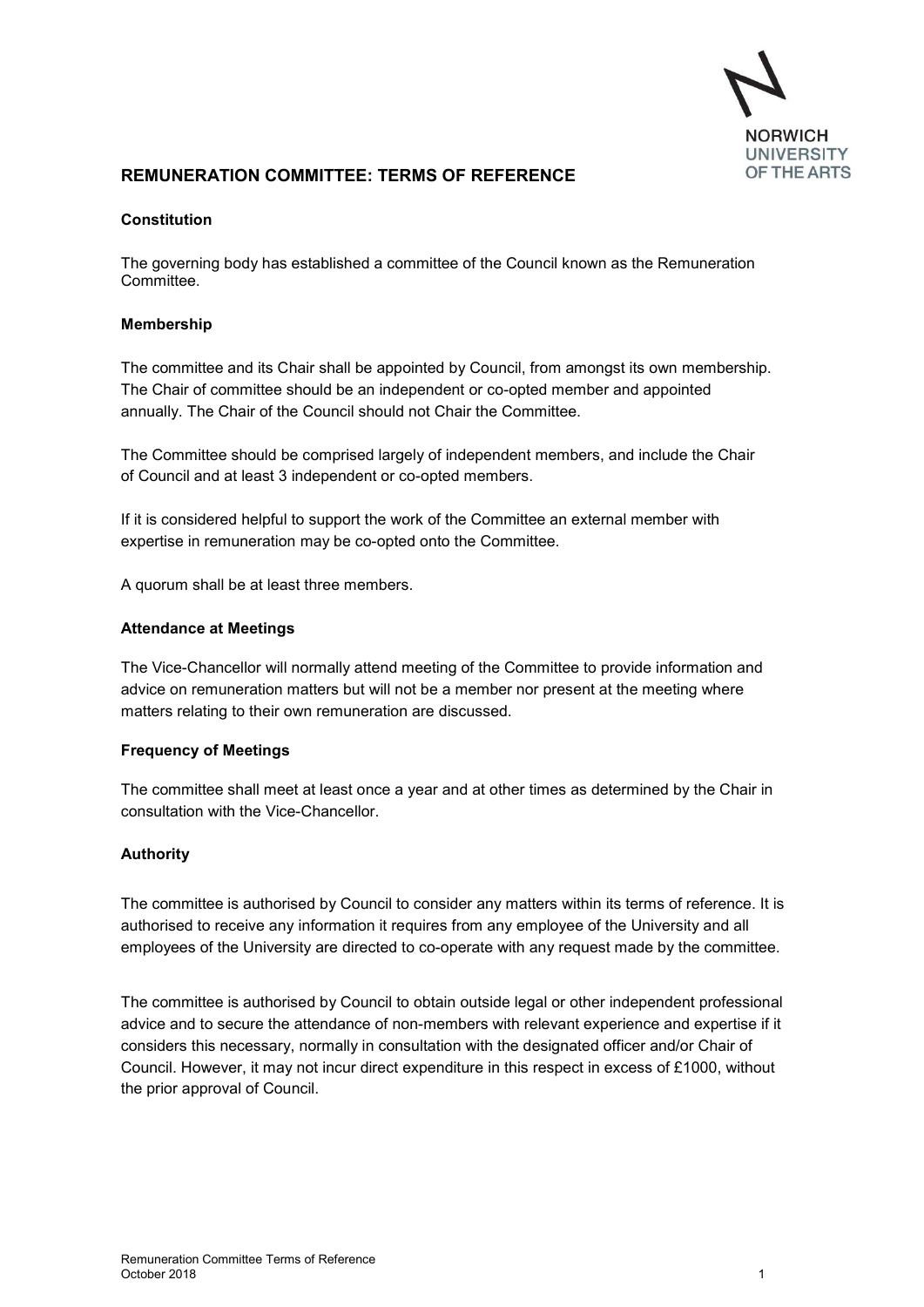## **Duties**

The duties of the committee shall be:

- 1. To recommend to Council policies and procedures relating to the remuneration of senior staff and other pertinent matters, including:
	- A remuneration package, appropriate contract and conditions of service for the Vice-Chancellor;
	- A remuneration package, appropriate contracts and conditions of services for other senior post holders of the University.

A remuneration package may, for example, consist of a combination of the following elements:

- basic salary
- benefits in kind
- annual bonus/performance related elements
- pension provisions
- the main terms and conditions in each senior post holder's service agreement, with particular reference to the notice provisions.
- 2. The Committee shall evaluate annually the specific remuneration packages of the Vice-Chancellor and other senior post holders against:
	- the fundamental principles applying to staff remuneration agreed by the governing body
	- pre-established performance goals and objectives
	- comparative information on salaries and other benefits and conditions of service in the higher education sector and comparator institutions

For that purpose the Committee will review and assess performance target goals and objectives established before the commencement of the relevant period and determine whether such goals and objectives have been achieved at the end of the relevant period.

- 3. The Committee shall advise Council on any compensation (including the augmentation of pension benefits) which may be payable in the event of the early termination of the employment of the Vice-Chancellor or other senior post holders with the broad aim of:-
	- avoiding rewarding poor performance: and
	- dealing fairly with cases where early termination is not due to poor performance
- 4. The Committee shall annually produce an Annual Remuneration Report to be placed before Council, offering assurance that the Remuneration Committee has effectively discharged its responsibilities.